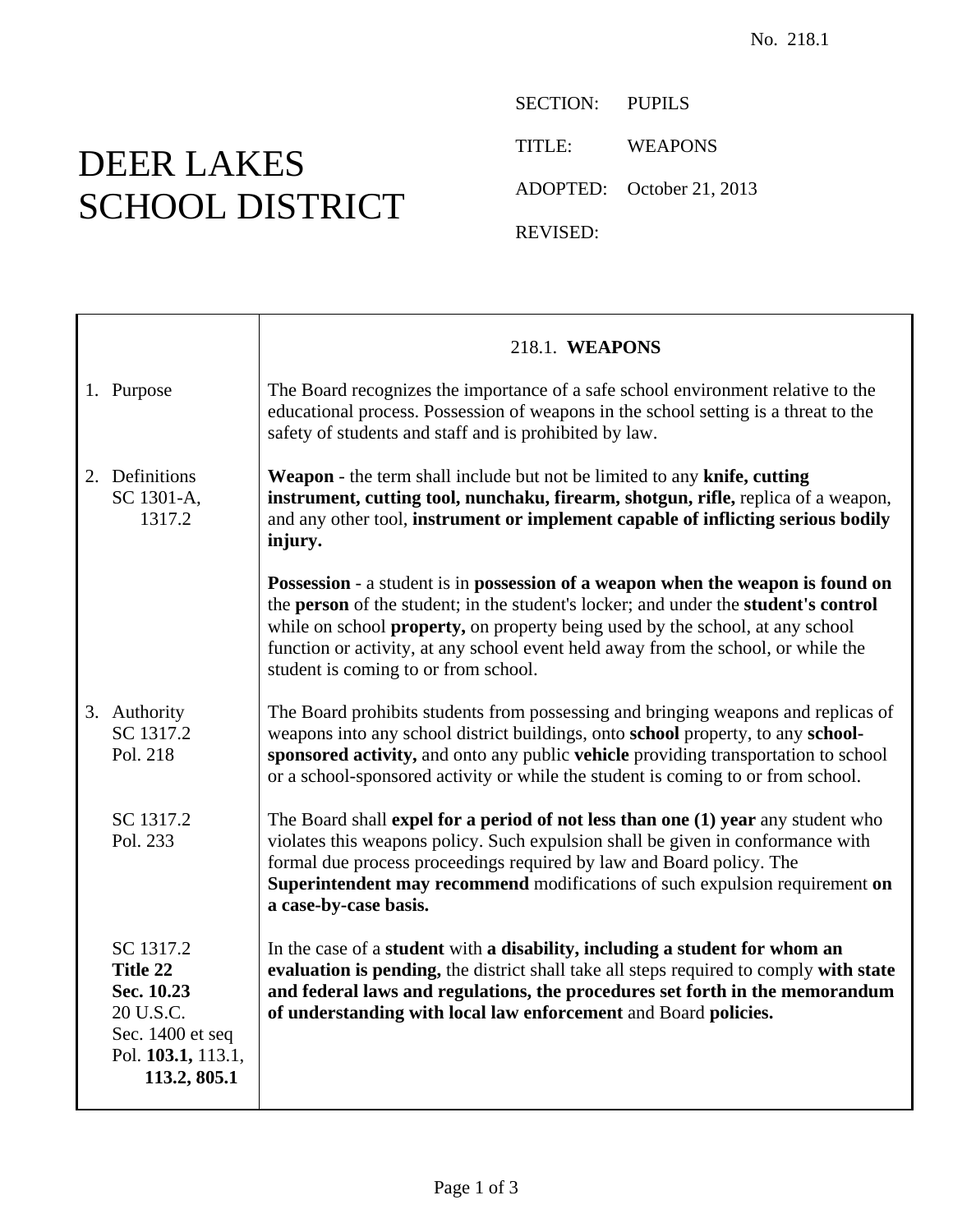| 4. Delegation of<br>Responsibility<br>SC 1302.1-A<br>Pol. 805, 805.1                             | The Superintendent or designee shall react promptly to information and knowledge<br>concerning weapons on school property. Such action shall be in compliance with<br>state law and regulations and with the procedures set forth in the memorandum of<br>understanding with local law enforcement officials and the district's emergency<br>preparedness plan.                                                                                                                                                  |
|--------------------------------------------------------------------------------------------------|------------------------------------------------------------------------------------------------------------------------------------------------------------------------------------------------------------------------------------------------------------------------------------------------------------------------------------------------------------------------------------------------------------------------------------------------------------------------------------------------------------------|
| 5. Guidelines<br>SC 1302.1-A,<br>1303-A,<br>1317.2<br>Title 22<br>Sec. 10.2, 10.21<br>Pol. 805.1 | The Superintendent or designee shall immediately report incidents involving<br>weapons on school property, at any school-sponsored activity or on a<br>conveyance providing transportation to or from a school or school-sponsored<br>activity to the local police department that has jurisdiction over the school's<br>property, in accordance with state law and regulations, the procedures set forth<br>in the memorandum of understanding with local law enforcement and Board<br>policies.                |
| Title 22<br>Sec. 10.2, 10.25<br>Pol. 805.1                                                       | The Superintendent or designee shall notify the parent/guardian of any student<br>directly involved in an incident involving weapons as a victim or suspect<br>immediately, as soon as practicable. The Superintendent or designee shall<br>inform the parent/guardian whether or not the local police department that has<br>jurisdiction over the school property has been or may be notified of the<br>incident. The Superintendent or designee shall document attempts made to<br>reach the parent/guardian. |
| SC 1303-A<br>Pol. 805.1                                                                          | In accordance with state law, the Superintendent shall annually, by July 31, report<br>all incidents involving possession of a weapon to the Office for Safe Schools on the<br>required form.                                                                                                                                                                                                                                                                                                                    |
|                                                                                                  | The building principal shall annually inform staff, students and parents/guardians<br>about the Board policy prohibiting weapons and about their personal responsibility<br>for the health, safety and welfare of the school community.                                                                                                                                                                                                                                                                          |
| SC 1317.2                                                                                        | An exception to this policy may be made by the Superintendent or designee.                                                                                                                                                                                                                                                                                                                                                                                                                                       |
|                                                                                                  | <b>Transfer Students</b>                                                                                                                                                                                                                                                                                                                                                                                                                                                                                         |
| SC 1317.2                                                                                        | When the school district receives a student who transfers from a public or private<br>school during an expulsion period for an offense involving a weapon, the district<br>may assign that student to an alternative assignment or may provide alternative<br>education, provided the assignment does not exceed the expulsion period.                                                                                                                                                                           |
|                                                                                                  |                                                                                                                                                                                                                                                                                                                                                                                                                                                                                                                  |